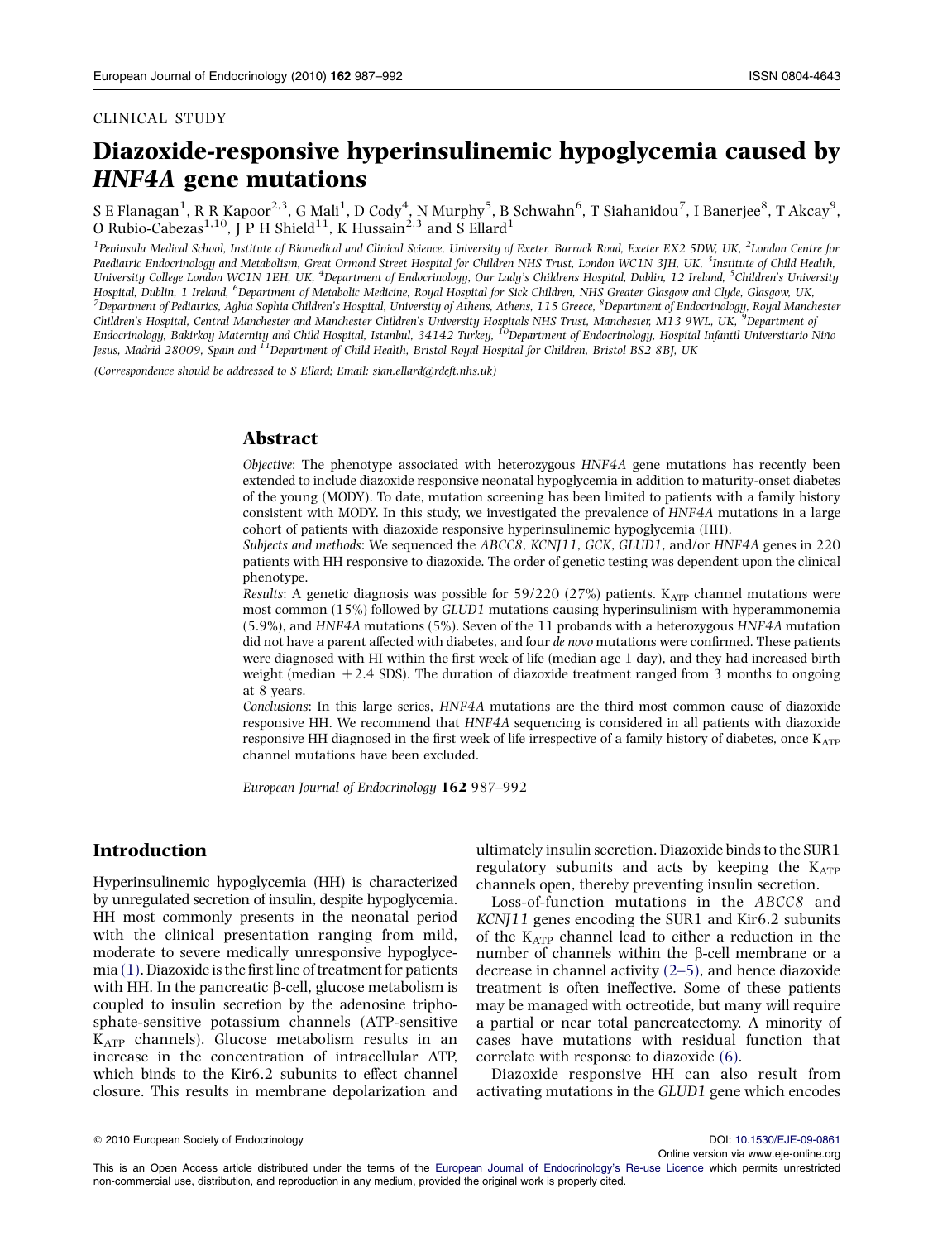<span id="page-1-0"></span>the intra-mitochondrial enzyme, glutamate dehydrogenase. The majority of patients with GLUD1 mutations have hyperammonemia (HA) [\(7, 8\).](#page-4-0) Rarer causes of diazoxide responsive HH include mutations in the GCK or HADH genes [\(9, 10\)](#page-4-0). Activating GCK mutations show a variable phenotype but patients may be diagnosed outside the neonatal period, and some are responsive to diazoxide [\(11\)](#page-4-0). HADH mutations have been reported in five patients, and these mutations typically cause HH with associated defects in fatty acid oxidation [\(10, 12, 13\).](#page-4-0)

We have recently shown that loss-of-function mutations in the HNF4A gene can also cause HH [\(14\)](#page-4-0). The clinical severity ranges from mild transient hypoglycemia that does not require pharmacological treatment to persistent HH treated with diazoxide for up to 3 years [\(15, 16\)](#page-4-0). Heterozygous HNF4A mutations result in increased birth weight (median increase 790 g), macrosomia in 56%, and a form of maturityonset diabetes of the young (HNF4A MODY) that shows sensitivity to low-dose sulfonylureas [\(14, 16\).](#page-4-0) All previous studies have described patients with hypoglycemia in families with known HNF4A mutations recruited because of their history of diabetes [\(14, 15\),](#page-4-0) or selected for testing due to neonatal HH in a proband, where the family history was consistent with HNF4A MODY [\(16\)](#page-4-0). The prevalence of HNF4A mutations in patients referred for genetic testing due to a diagnosis of HH has not been investigated. We now report the genetic and clinical characteristics in a large cohort  $(n=220)$  of patients with diazoxide responsive HH.

# Subjects and methods

We studied 220 patients with diazoxide responsive HH who did not require pancreatectomy. Diazoxide responsiveness was defined as the ability to come off i.v. glucose and maintain normoglycemia. Patients with evidence of perinatal asphyxia were excluded from the cohort. The cohort included referrals via the UK Genetic Testing Network ([http://www.ukgtn.nhs.uk\)](http://www.ukgtn.nhs.uk) and international cases  $(n=111)$ . Clinical data were provided via a standard request form (www.diabetesgenes.org),

clinical letter of referral, or by case note review. The age at diagnosis ranged from birth to 15 years (median 1 week), and 61% of the cohort were male (see Table 1 for clinical characteristics of the cohort). Macrosomia was defined as a birth weight of  $>1.3$  SDS (equivalent to the 90th centile). The study was conducted in accordance with the Declaration of Helsinki (2000).

## Genetic analysis

Genomic DNA was extracted from peripheral leukocytes using standard procedures, and the coding exons and intron/exon boundaries of the ABCC8, KCNJ11, GCK, GLUD1, and HNF4A genes were amplified by PCR (primers available on request). HNF4A analysis included the coding exons 1d–10 and the P2 pancreatic promoter. PCR products were sequenced using standard methods on an ABI 3730 (Applied Biosystems, Warrington, UK), and were compared to the published sequence NM\_000457.3 (exons 2–10) and AY680697 (exon 1d only) [\(17\)](#page-5-0) using Mutation Surveyor v3.2 (SoftGenetics, State College, PA, USA). The order of genetic testing depended on the clinical phenotype with sequencing of the GLUD1 gene performed in all the patients with HA. ABCC8, KCNJ11, GCK, and HNF4A mutations were excluded in all the patients whose genetic diagnosis was not known. No patients in our cohort were reported to have defects in fatty acid oxidation (increased levels of 3-hydroxyglutaric acid or 3-hydroxybutyryl-carnitine), and therefore genetic analysis of the HADH gene was not indicated.

When an HNF4A mutation was identified, parents were tested (if available) to establish the mode of inheritance, and microsatellite analysis (PowerPlex 16 System, Promega) was undertaken to confirm de novo mutations. Novel non-synonymous variants were tested in ethnically matched control chromosomes.

## Clinical studies

Clinical characteristics were obtained from patients' hospital records with assistance from their physician. HH was defined as a blood glucose level  $\leq$  3 mmol/l

Table 1 Clinical characteristics for the 220 patients with diazoxide responsive hyperinsulinemic hypoglycemia.

|                       | Total                       | <b>HNF4A</b> mutation       | $K_{ATP}$ channel                 | <b>GLUD1</b> mutation                         | <b>GCK</b> mutation               | <b>Unknown</b>                     |
|-----------------------|-----------------------------|-----------------------------|-----------------------------------|-----------------------------------------------|-----------------------------------|------------------------------------|
|                       | cohort                      | positive                    | positive                          | positive                                      | positive                          | etiology                           |
| Number of<br>patients | 220                         |                             | 33                                | 13                                            | 2                                 | 161                                |
| Age at<br>diagnosis   | week<br>(1 day-24<br>weeks) | dav<br>$(1-2 \text{ days})$ | 4 days<br>$(1$ day $-4$<br>weeks) | 24 weeks<br>$(5 \text{ days} - 30)$<br>weeks) | 9 years<br>$(3-15 \text{ years})$ | ∣ week<br>$(1$ day $-26$<br>weeks) |
| <b>Birth weight</b>   | $+0.17$                     | $+2.4$                      | $+1.27$                           | $-0.29$                                       | $+0.74$                           | $-0.19$                            |
| (SDS)                 | $(-1.1 \pm 1.28)$           | $(+1.4 \pm 3.8)$            | $(-0.03 + 2.94)$                  | $(-1.08 \pm 1.13)$                            | $(-0.88 + 2.4)$                   | $(-1.2 \pm 0.97)$                  |

Data are provided for the total cohort and for probands grouped by their genetic etiology. Unless otherwise indicated, the data are represented by the median (interquartile range). SDS for birth weights were calculated by comparing with the data from Child Growth Foundation LMS [\(19\).](#page-5-0)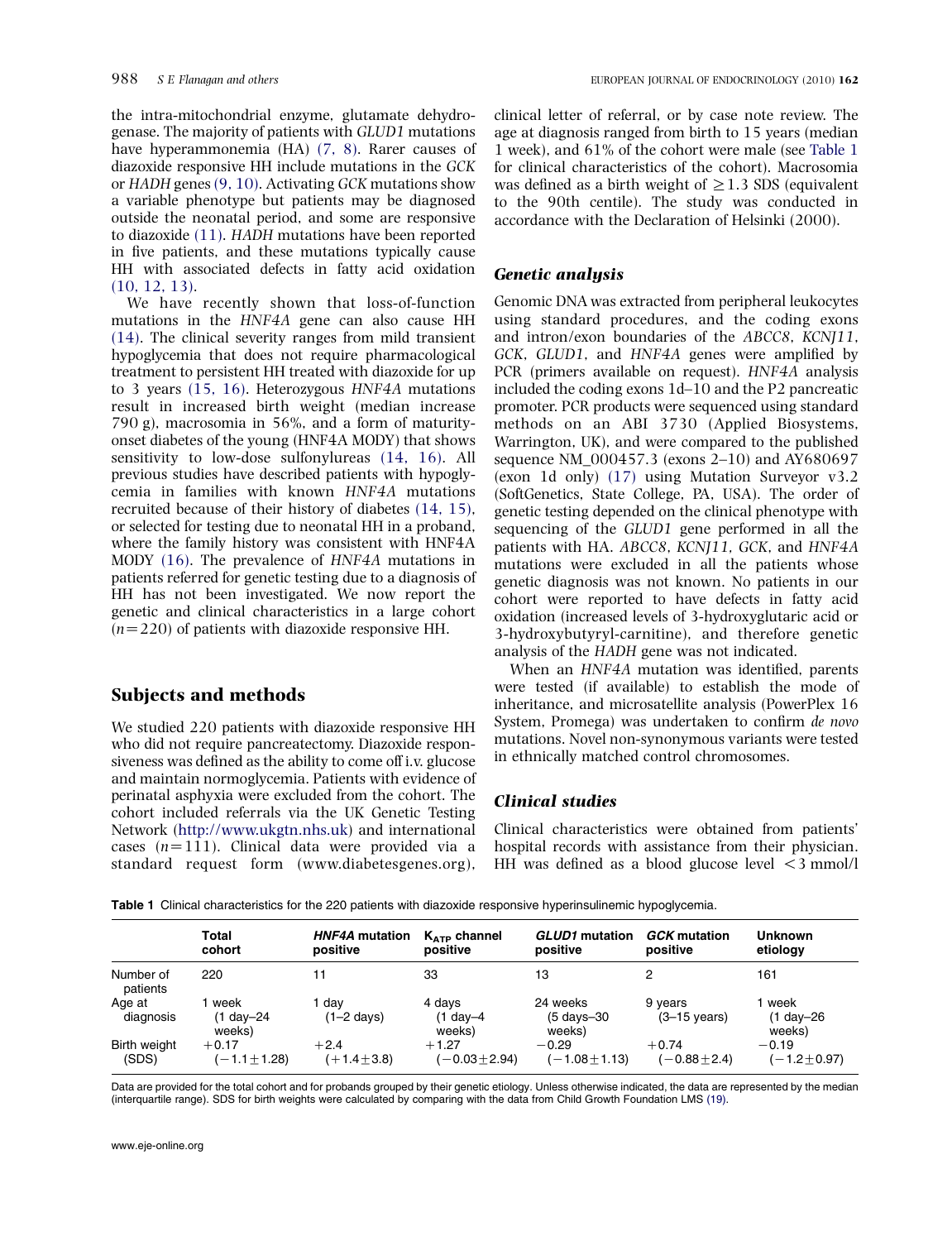<span id="page-2-0"></span>with detectable serum insulin and/or c-peptide. Phenotypic data are presented as median (interquartile range), and comparative statistics used the Mann–Whitney U test.

# Results

## Genetic results

The genetic etiology was determined in 59/220 (27%) probands ([Table 1\)](#page-1-0). Thirty-three patients had a mutation in one of the  $K_{ATP}$  channel genes (5 KCNJ11 and 28 ABCC8; 4 with biallelic mutations). Thirteen probands were heterozygous for a GLUD1 mutation (patients previously reported [\(8\)\)](#page-4-0), and activating GCK mutations were identified in two cases.

# HNF4A mutations

A total of 11 different heterozygous HNF4A mutations were identified in 11 probands (Fig. 1 and [Supplementary](http://www.eje-online.org/cgi/content/full/EJE-09-0861/DC1) [Table 1](http://www.eje-online.org/cgi/content/full/EJE-09-0861/DC1), see section on [supplementary data](#page-4-0) given at the end of this article). Two of these patients, with IVS2-21A $>$ G (c.264-21A $>$ G) and L330fsdel (c.987\_1003del) mutations have been reported pre-viously [\(16\).](#page-4-0) One mutation, Y16X (c.48C $>$ G), has previously been identified in another patient with hyperinsulinism (HI) [\(16\)](#page-4-0), while the remaining eight mutations are novel:  $R76W$  (c.226C $>$ T), R80W  $(c.238C>T)$ , C106S  $(c.317G>C)$ , M116I  $(c.317G>A)$ ,

L263P  $(c.789T>C)$ , Y319fs  $(c.953dupA)$ , L331\_L332dup (c.992\_997dupTGCTGC), and  $O362X$  $(c.1084C>T)$ . L331\_L332dup is likely to be pathogenic since a single leucine duplication mutation (p.Leu332dup) has been identified in three unrelated MODY probands (Sian Ellard, unpublished data and [\(18\)](#page-5-0)). Analysis of seven orthologous sequences demonstrated that the five novel missense mutations occurred at residues that are conserved through evolution, and these mutations were not present in 300 ethnically matched (Caucasian) control chromosomes.

#### HNF4A variants of uncertain significance

Four novel heterozygous HNF4Avariants were identified in a further four probands:  $c.621 + 4A > G$  (IVS5nt  $+4A > G$ ), V94M (c.280G $> A$ ), S371R (c.1113C $> A$ ), and H378del (c.1133\_1135delACC) ([Supplementary](http://www.eje-online.org/cgi/content/full/EJE-09-0861/DC1) [Table 1](http://www.eje-online.org/cgi/content/full/EJE-09-0861/DC1)). In one patient, the  $c.621 + 4A > G$  variant was inherited from their unaffected father (current age 33 years), in silico splicing prediction software suggested no effect on splicing (<http://www.fruitfly.org>), and it was present in 2/76 ethnically matched (Bangladeshi) control chromosomes. Family member testing for the three remaining patients demonstrated inheritance of the variant from an unaffected grandparent (aged 71, 50, and 52 years respectively) and parent. Normal blood glucose levels and HbAlc were confirmed in two of these grandparents (S371R and H378del; V94M not tested). The penetrance of HNF4A mutations causing diabetes is estimated at 74% by the age of 50 years (Sarah Flanagan, Sian Ellard,



Figure 1 Partial pedigrees showing inheritance of HNF4A mutations in the 11 families. Circles represent females, and squares indicate males. A circle with the letter D denotes an ovum donor. Probands are indicated by an arrow. Diagonal hatching denotes patients with hyperinsulinism, vertical hatching represents gestational diabetes, and filled symbols show diabetic individuals. The genotype is given below each symbol: M/N denotes a heterozygous HNF4A mutation, and N/N denotes a normal genotype. For each proband, birth weight (gestation in weeks) and duration of diazoxide treatment are provided,  $>$  indicates the minimum duration when treatment is ongoing. The  $HNF4A$  mutation identified in each family is shown above each pedigree. Previously reported pedigrees are denoted by an asterisk<sup>\*</sup> [\(16\).](#page-4-0)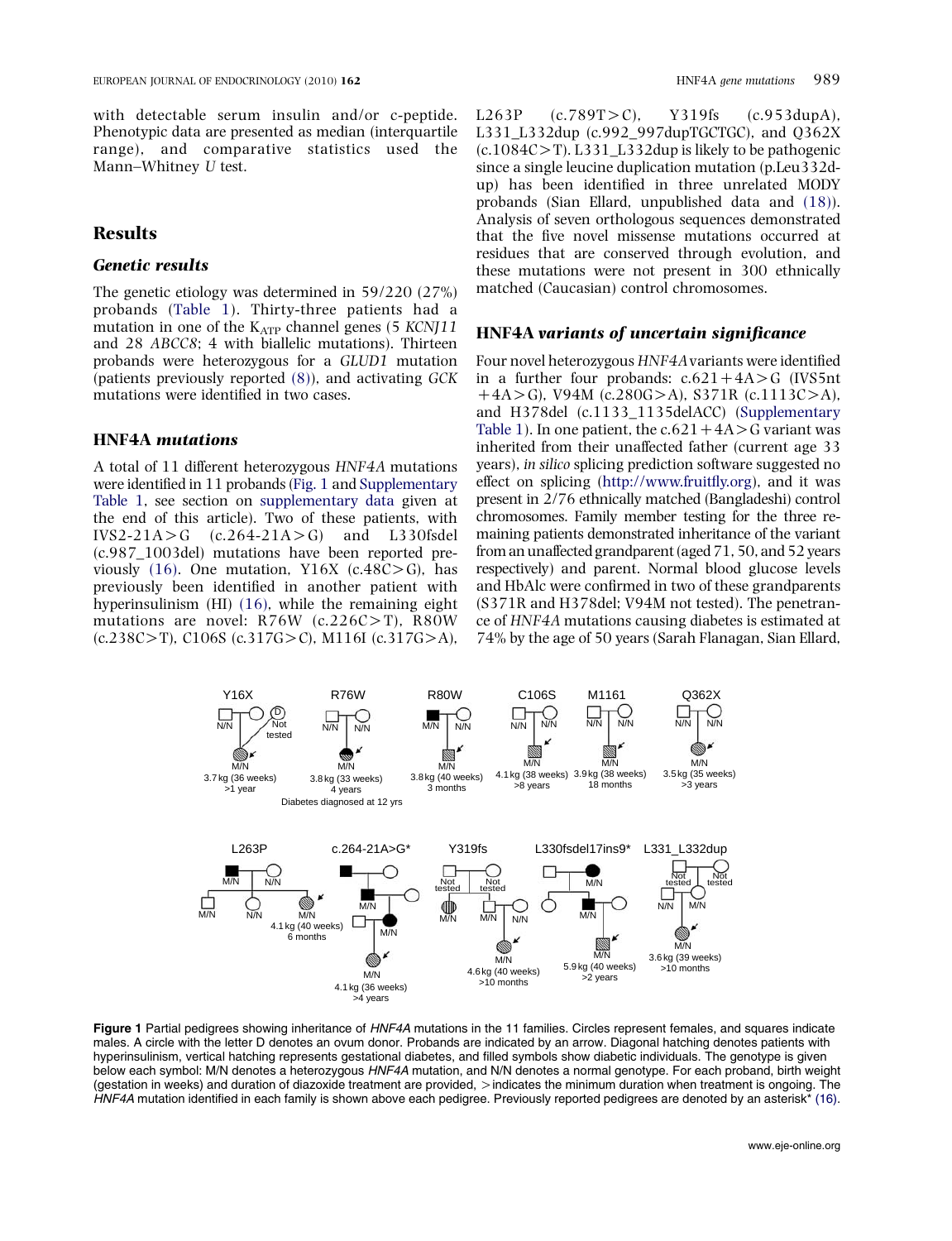& Andrew Hattersley, unpublished data), and these variants were not identified in ethnically matched control chromosomes (300 Caucasian control chromosomes tested for V94M; 130 Turkish control chromosomes tested for S371R and H378del). We conclude that these four novel variants are unlikely to be pathogenic.

#### Inheritance of HNF4A mutations

In 4/11 families, the mutation was inherited from a diabetic parent (for pedigrees see [Fig. 1](#page-2-0)). One patient had inherited a Y319fs mutation from her unaffected father (current age 39 years), but her paternal aunt who had gestational diabetes at 30 years was also found to carry the mutation. The proband with the L331\_L332dup mutation had inherited it from her unaffected mother, but the maternal grandparents were not available for testing. Four mutations, R76W, C106S, M116I, and Q362X, were proven by microsatellite analysis to have arisen de novo. In the remaining family, with a Y16X mutation, the mode of inheritance could not be established as the child was conceived by ovum donation.

### Clinical characteristics of HNF4A mutation carriers

Age at diagnosis was provided for 10/11 probands with a HNF4A mutation, and all ten patients were diagnosed within the first week of life (median age 1 day, range 1–7 days; [Table 1](#page-1-0)). The majority of patients (9/11) were macrosomic as defined by a corrected birth weight of  $\geq$  1.3 s.p.s from the mean. The median birth weight for the 11 cases was  $+2.4$  SDS (see [Table 1](#page-1-0) and [Fig. 1](#page-2-0)). The duration of diazoxide treatment for all 11 patients ranged from 3 months to ongoing at 8 years, with seven patients having persistent HI as defined by a requirement for diazoxide at the age of 1 year. Two of the remaining probands are currently under 12 months of age, and are still requiring diazoxide. One proband subsequently developed diabetes at the age of 12 years [\(Fig. 1](#page-2-0)). Two unaffected parents were found to be heterozygous mutation carriers, but in the absence of a formal OGTT, impaired glucose tolerance cannot be excluded. None of the ten heterozygous relatives reported a history of neonatal hypoglycemia.

#### Clinical characteristics by genetic etiology

The clinical characteristics of the probands were compared according to genetic etiology [\(Table 1](#page-1-0)). Patients with a HNF4A mutation presented earlier, and were born heavier than patients with a GLUD1 mutation (1 day versus 24 weeks,  $P=0.0006$  and  $+2.4$  SDS versus  $-0.29$  SDS,  $P=0.0003$  respectively). No differences in the age at diagnosis or birth weight were observed between patients with an  $HNF4A$  or  $K_{ATP}$ channel mutations (1 day versus 4 days,  $P = 0.084$  and  $+2.4$  SDS versus  $+1.27$  SDS,  $P=0.052$ ).

#### **Discussion**

We identified a genetic etiology in 27% of patients with diazoxide responsive HH.  $K_{ATP}$  channel mutations were most common, accounting for 15% of cases. HNF4A mutations have only been reported previously in five probands with diazoxide responsive neonatal hypoglycemia [\(14, 16\)](#page-4-0), but we found HNF4A mutations in a further nine cases, making this the third most common genetic etiology within the cohort and the second most common cause of isolated diazoxide responsive HH. A further four novel heterozygous HNF4Avariants (one intronic and three non-synonymous amino acid substitutions) were identified, but are thought unlikely to be pathogenic mutations.

HNF4A mutations were associated with an early age of diagnosis (median 1 day) and increased birth weight (median birth weight  $+2.4$  SDS with macrosomia in 9/11) which is likely to result from increased insulin secretion in utero. Seven of the eleven probands (64%) did not have a diabetic parent, and in four cases, a de novo mutation was confirmed. Therefore, the absence of a family history of diabetes should not preclude sequencing of the HNF4A gene in patients presenting with diazoxide responsive HH.

Neonatal hypoglycemia has been reported in only a minority of patients (11%) with HNF4A mutations who were ascertained by their family history of MODY [\(14, 15\),](#page-4-0) and none of the ten heterozygous relatives in our study were known to have had neonatal hypoglycemia. The reason(s) for the incomplete penetrance of symptomatic hypoglycemia are not known, although it appears to be a general feature rather than mutation specific. It is also possible that some patients had unrecognized hypoglycemia in the neonatal period. The hyperinsulinemic HNF4A phenotype ranges from increased birth weight (macrosomia in  $\sim$  50% mutation carriers) to neonatal hypoglycemia managed by i.v. glucose only for 1–9 days [\(14, 15\),](#page-4-0) or neonatal hypoglycemia requiring diazoxide therapy for between 3 months and 8 years [\(14, 16\).](#page-4-0) It is therefore likely that other environmental and genetic factors are influencing the severity of the hyperinsulinemic phenotype associated with HNF4A mutations. The mechanism underlying the biphasic phenotype of neonatal hypoglycemia with later diabetes is not known. It has been speculated to result from differences in HNF-4a-dependent temporal gene expression, or early hypersecretion of insulin resulting in later  $\beta$ -cell exhaustion [\(14\)](#page-4-0).

Patients with an HNF4A mutation were diagnosed with HH within the first week of life (data available for 10/11 patients). The overlap in age at diagnosis and birth weight between patients with  $HNF4A$  and  $K_{ATP}$ channel mutations means that it is not possible to distinguish between these two etiologies on an individual patient basis. Although diagnosis in the first week of life and a family history of young-onset diabetes suggest a HNF4A mutation, given the higher prevalence of  $K_{ATP}$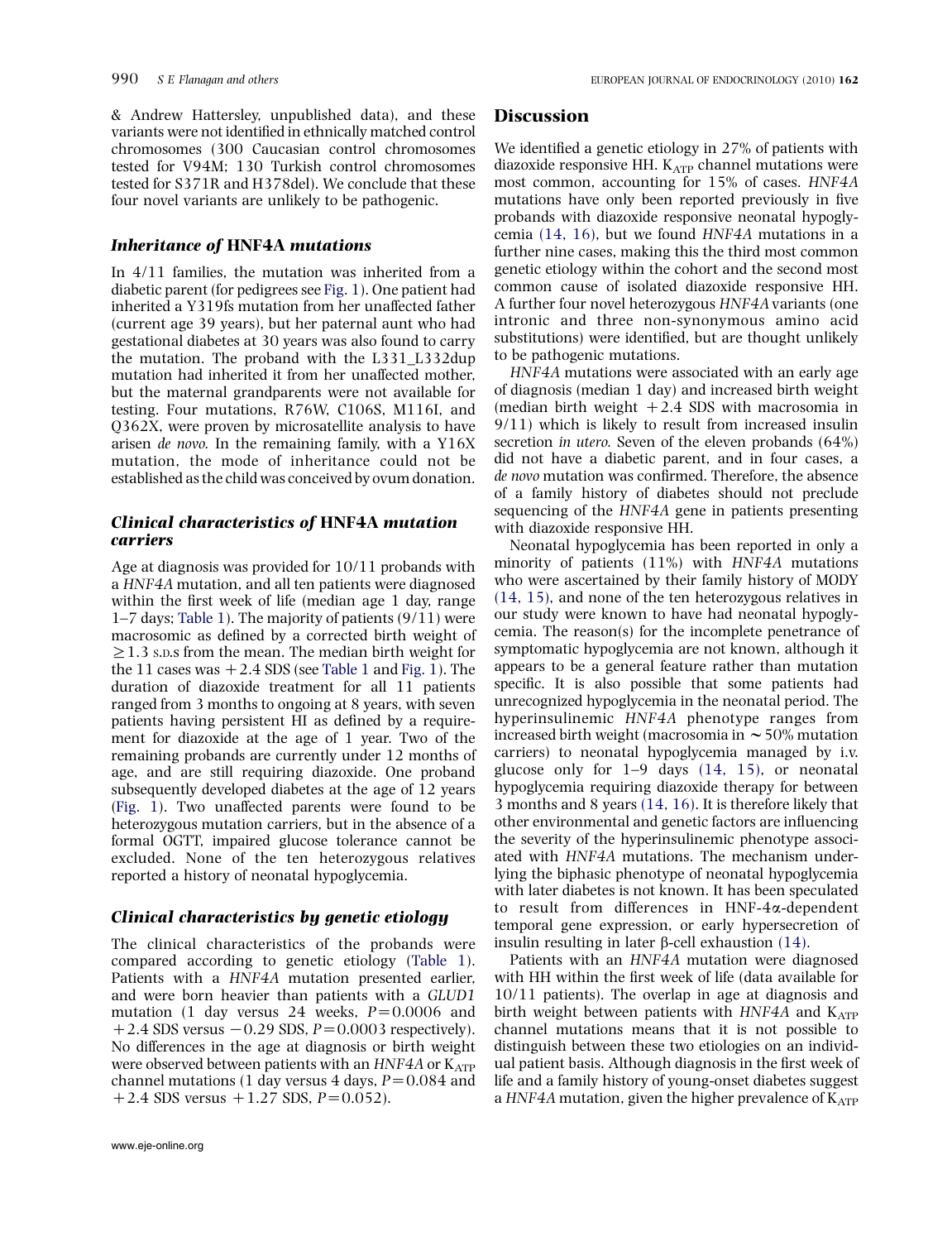<span id="page-4-0"></span>channel mutations and the high rate of diabetes phenocopies in the population, we recommend sequencing KCNJ11 and ABCC8 first, followed by HNF4A.

The frequency of HNF4A mutations approached that of GLUD1 mutations (5 vs 5.9%). Patients with a GLUD1 mutation were diagnosed later (median 24 weeks), were of normal birth weight, and most (12/13) had HA. However, the recent description of a patient with a GLUD1 mutation, extreme protein sensitivity but normal serum ammonium suggests that this prevalence could be an underestimate (8). A genetic diagnosis was only possible for 27% of patients in this study, suggesting that there are more gene(s) harboring causative mutations which remain to be identified in patients with HH.

In conclusion, we have shown that HNF4A mutations are a relatively common cause of diazoxide responsive HH diagnosed in the first week of life. A genetic diagnosis is important for these patients as it predicts the likelihood of later sulfonylurea-sensitive diabetes and a high risk of having macrosomic babies. We therefore propose that HNF4A should be sequenced in all the patients without a  $K_{ATP}$  channel mutation who present with diazoxide–responsive HH in the first week of life irrespective of a family history of diabetes.

#### Supplementary data

This is linked to the online version of the paper at [http://dx.doi.org/](http://dx.doi.org/10.1530/EJE-09-0861) [10.1530/EJE-09-0861](http://dx.doi.org/10.1530/EJE-09-0861).

### Declaration of interest

The authors declare that there is no conflict of interest that could be perceived as prejudicing the impartiality of the research reported.

#### Funding

S E Flanagan is the Sir Graham Wilkins, Peninsula Medical School Research Fellow, and O Rubio-Cabezas is supported by an 'Ayuda para contratos post-Formación Sanitaria Especializada' from the 'Instituto de Salud Carlos III' (FIS CM06/00013), Spain. S Ellard is a member of the core staff within the NIHR funded Peninsula Clinical Research Facility. This study was funded by the Wellcome Trust (081188/A/06/Z).

## Acknowledgements

The authors would like to thank Andrew Parrish, Annet Damhuis, and Kevin Colclough for their technical assistance.

# References

1 Kapoor RR, Flanagan SE, James C, Shield J, Ellard S & Hussain K. Hypoglycaemia hypoglycaemia. Archives of Disease in Childhood 2009 94 450–457.

- 2 Thomas PM, Cote GJ, Wohllk N, Haddad B, Mathew PM, Rabl W, Aguilar-Bryan L, Gagel RF & Bryan J. Mutations in the sulfonylurea receptor gene in familial persistent hyperinsulinemic hypoglycemia of infancy. Science 1995 268 426–429.
- 3 Thomas P, Ye Y & Lightner E. Mutation of the pancreatic islet inward rectifier Kir6.2 also leads to familial persistent hyperinsulinemic hypoglycemia of infancy. Human Molecular Genetics 1996 5 1809–1812.
- 4 Taschenberger G, Mougey A, Shen S, Lester LB, LaFranchi S & Shyng SL. Identification of a familial hyperinsulinism-causing mutation in the sulfonylurea receptor 1 that prevents normal trafficking and function of  $K_{ATP}$  channels. Journal of Biological Chemistry 2002 277 17139–17146.
- 5 Ashcroft FM. ATP-sensitive potassium channelopathies: focus on insulin secretion. Journal of Clinical Investigation 2005 115 2047–2058.
- 6 Henwood MJ, Kelly A, Macmullen C, Bhatia P, Ganguly A, Thornton PS & Stanley CA. Genotype–phenotype correlations in children with congenital hyperinsulinism due to recessive mutations of the adenosine triphosphate-sensitive potassium channel genes. Journal of Clinical Endocrinology and Metabolism 2005 90 789–794.
- 7 Stanley CA, Lieu YK, Hsu BY, Burlina AB, Greenberg CR, Hopwood NJ, Perlman K, Rich BH, Zammarchi E & Poncz M. Hyperinsulinism and hyperammonemia in infants with regulatory mutations of the glutamate dehydrogenase gene. New England Journal of Medicine 1998 338 1352–1357.
- 8 Kapoor RR, Flanagan SE, Fulton P, Chakrapani A, Chadefaux B, Ben-Omran T, Banerjee I, Shield J, Ellard S & Hussain K. Hyperinsulinism–hyperammonaemia (HI/HA) syndrome: novel mutations in the GLUD1 gene and genotype–phenotype correlations. European Journal of Endocrinology 2009 161 731–735.
- 9 Glaser B, Kesavan P, Heyman M, Davis E, Cuesta A, Buchs A, Stanley CA, Thornton PS, Permutt MA, Matschinsky FM & Herold KC. Familial hyperinsulinism caused by an activating glucokinase mutation. New England Journal of Medicine 1997 338 226–230.
- 10 Clayton PT, Eaton S, Aynsley-Green A, Edginton M, Hussain K, Krywawych S, Datta V, Malingre HE, Berger R & van den Berg IE. Hyperinsulinism in short-chain L-3-hydroxyacyl-CoA dehydrogenase deficiency reveals the importance of beta-oxidation in insulin secretion. Journal of Clinical Investigation 2001 108 457–465.
- 11 Sayed S, Langdon DR, Odili S, Chen P, Buettger C, Schiffman AB, Suchi M, Taub R, Grimsby J, Matschinsky FM & Stanley CA. Extremes of clinical and enzymatic phenotypes in children with hyperinsulinism due to glucokinase activating mutations. Diabetes 2009 58 1419–1427.
- 12 Molven A, Matre GE, Duran M, Wanders RJ, Rishaug U, Njolstad PR, Jellum E & Sovik O. Familial hyperinsulinemic hypoglycemia caused by a defect in the SCHAD enzyme of mitochondrial fatty acid oxidation. Diabetes 2004 53 221–227.
- 13 Kapoor RR, James C, Flanagan SE, Ellard S, Hussain K & Enton S. 3-Hydroxyacyl-coenzyme A dehydrogenase deficiency and hyperinsulinemic hypoglycemia: characterization of a novel mutation and severe dietary protein sensitivity. Journal of Clinical Endocrinology and Metabolism 2009 94 2221–2225.
- 14 Pearson ER, Boj SF, Steele AM, Barrett T, Stals K, Shield JP, Ellard S, Ferrer J & Hattersley AT. Macrosomia and hyperinsulinaemic hypoglycaemia in patients with heterozygous mutations in the HNF4A gene. PLoS Medicine 2007 4 e118.
- 15 Fajans SS & Bell GI. Macrosomia and neonatal hypoglycaemia in RW pedigree subjects with a mutation (Q268X) in the gene encoding hepatocyte nuclear factor 4alpha (HNF4A). Diabetologia 2007 50 2600–2601.
- 16 Kapoor RR, Locke J, Colclough K, Wales J, Conn JJ, Hattersley AT, Ellard S & Hussain K. Persistent hyperinsulinemic hypoglycemia and maturity-onset diabetes of the young due to heterozygous HNF4A mutations. Diabetes 2008 57 1659–1663.